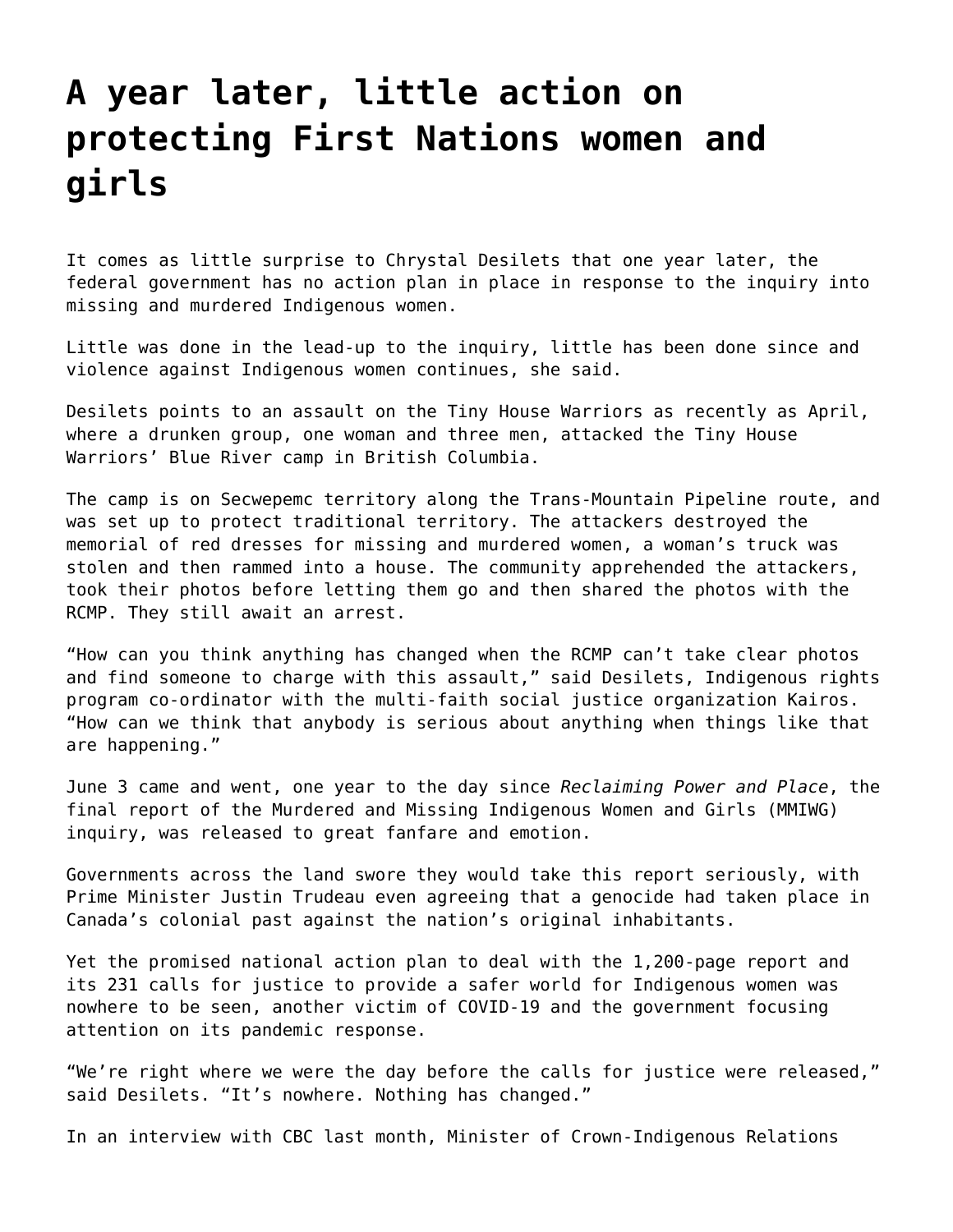Carolyn Bennett said the government is still working on a national plan with Indigenous groups and provincial and territorial governments that will address the recommendations in the MMIWG report, and that plan has been delayed by the COVID-19 pandemic.

The MMIWG was called to examine the phenomenon of so many Indigenous women and girls who were murdered or gone missing over the years. It looked at the systemic issues allowing these cases to go unchecked by police across Canada and heard the gut-wrenching direct testimony from 1,500 survivors, family and friends of the victims and another 800 alternate submissions as the inquiry criss-crossed the nation between May 2017 and April 2018.

Among its calls for justice were better access to housing and food support, funding for women's shelters, enhanced remote and rural transportation options and funding for awareness programs.

The federal government, in a statement released by six ministers working closely on this file, including Bennett and Marc Miller, Minister of Indigenous Services, said the safety and security of Indigenous women is a priority and highlighted a number of initiatives put in place so far.

These include respect for Indigenous languages, eliminating gender discrimination in the Indian Act, community-based supports and investment in housing strategies.

It was a lot of talk, with little action to show, and that's shameful, said Desilets.

"We've had all this pomp and glamour, and this June is another anniversary on top of the others (since the residential schools' apology by then Prime Minister Stephen Harper in 2008). But really it keeps coming down to nothing," she said.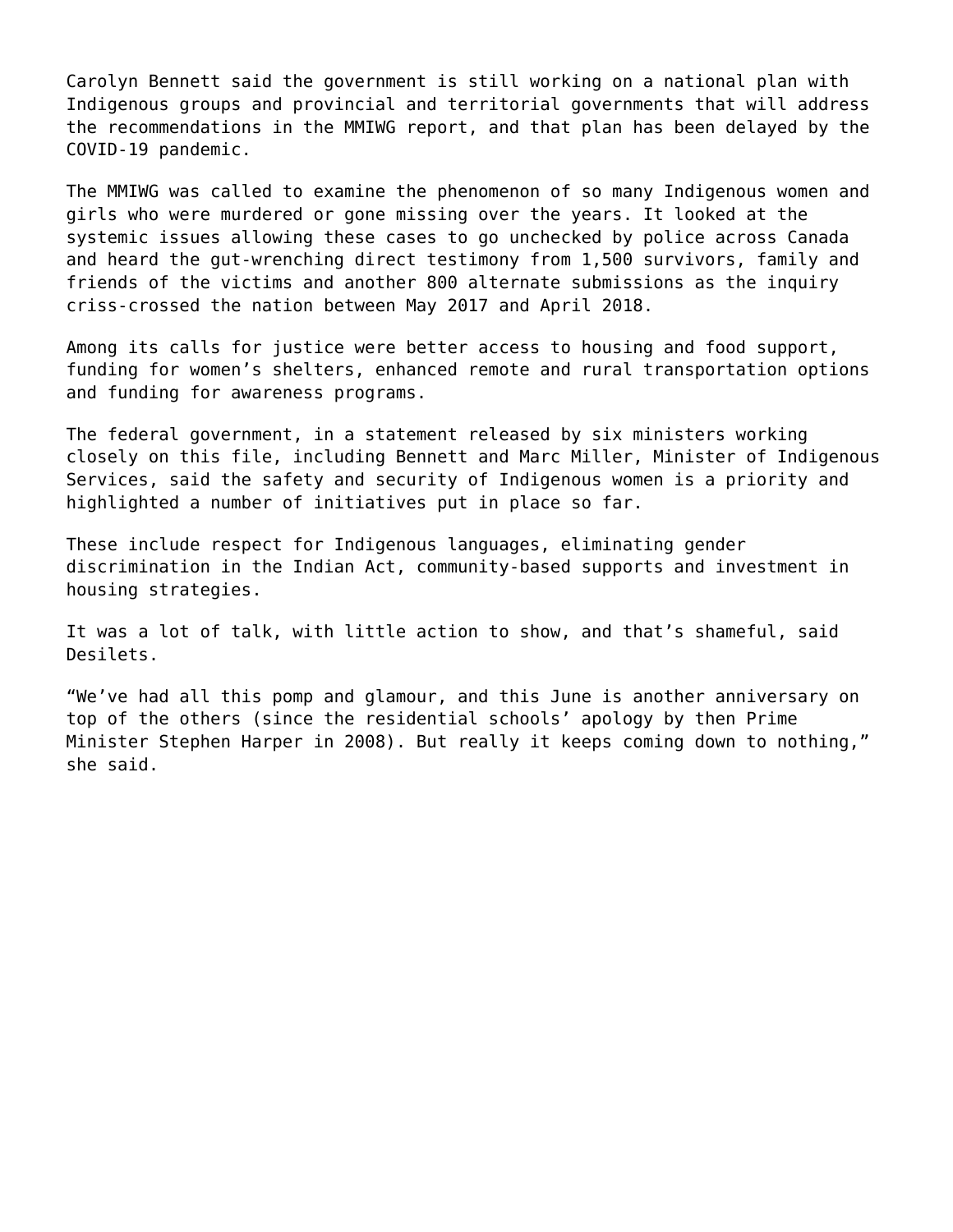

**Archbishop Murray Chatlain is a member of the Our Lady of Guadalupe Circle engaged in renewing and fostering relationships between Canada's Indigenous people and the Church.**Kyle Greenham, Grandin Media file photo

Archbishop Murray Chatlain of [Keewatin-Le Pas](https://archdioceseofkeewatinlepas.ca/wp/) is hopeful for the future, but realizes this isn't a "quick fix kind of situation."

"I think there's been some progress but there's an awful lot of work to do yet," said Chatlain. "I think there's more people that are aware, and that's positive, but we still have a lot of work to do."

In Catholic Church circles, much of that work is being done through the [Our](https://ourladyofguadalupecircle.ca/#:~:text=Our Lady of Guadalupe Circle,and Indigenous Peoples in Canada.) [Lady of Guadalupe Circle](https://ourladyofguadalupecircle.ca/#:~:text=Our Lady of Guadalupe Circle,and Indigenous Peoples in Canada.). It's a Catholic coalition of Indigenous people, bishops, clergy, lay movements and institutes of consecrated life engaged in renewing and fostering relationships between Canada's Indigenous people and the Church. Chatlain and Baie-Comeau Bishop Jean-Pierre Blais are the Canadian Conference of Catholic Bishops' members.

The circle has been in steady contact with Indigenous organizations, said Chatlain, particularly the Native Women's Association of Canada. COVID-19 has slowed the process, though Chatlain said a meeting is hoped for soon in Ottawa for an update on "what sort of areas could we help to support them in, work in promoting concerns of this report."